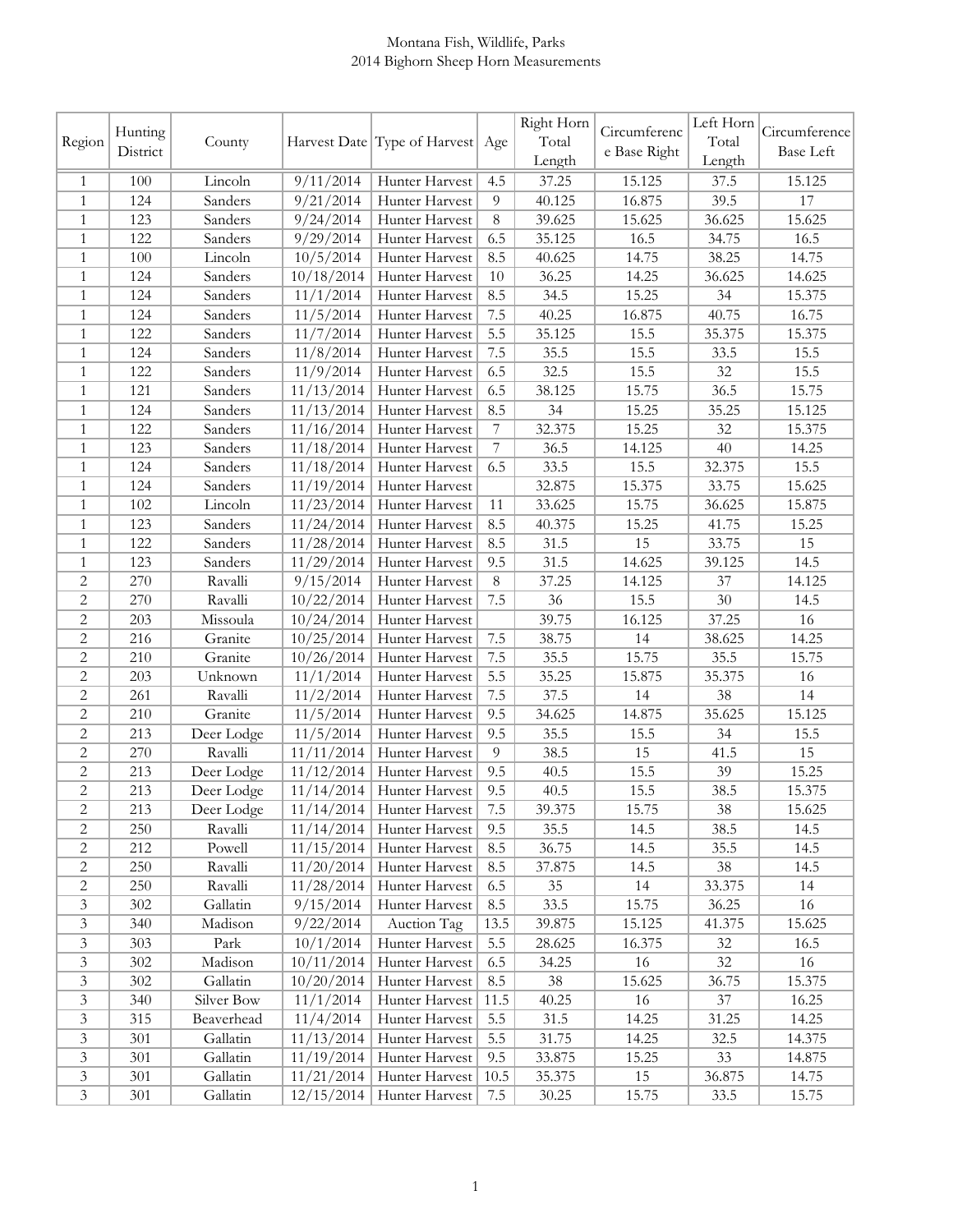## Montana Fish, Wildlife, Parks 2014 Bighorn Sheep Horn Measurements

|                | Hunting  |                    |            |                                  |                  | Right Horn | Circumferenc | Left Horn | Circumference    |
|----------------|----------|--------------------|------------|----------------------------------|------------------|------------|--------------|-----------|------------------|
| Region         | District | County             |            | Harvest Date Type of Harvest Age |                  | Total      | e Base Right | Total     | <b>Base Left</b> |
|                |          |                    |            |                                  |                  | Length     |              | Length    |                  |
| 4              | 482      | Fergus             | 9/15/2014  | Hunter Harvest                   | 5.5              | 38.25      | 16           | 38.25     | 15.625           |
| $\overline{4}$ | 482      | Fergus             | 9/15/2014  | Hunter Harvest                   | 6.5              | 40.75      | 17           | 42        | 17               |
| $\overline{4}$ | 482      | Fergus             | 9/15/2014  | Hunter Harvest                   | 8.5              | 37.25      | 15           | 38        | 15.5             |
| 4              | 421      | Teton              | 9/16/2014  | Hunter Harvest                   | 8.5              | 38.625     | 15.375       | 37        | 15.25            |
| $\overline{4}$ | 441      | Teton              | 9/16/2014  | Hunter Harvest                   | 10.5             | 39.875     | 15.25        | 41.5      | 15               |
| $\overline{4}$ | 482      | Fergus             | 9/17/2014  | Hunter Harvest                   | 8.5              | 39.625     | 15           | 37.25     | 15               |
| 4              | 421      | Teton              | 9/18/2014  | Hunter Harvest                   | 8.5              | 40.625     | 15           | 40.375    | 14.875           |
| 4              | 422      | Teton              | 9/18/2014  | Hunter Harvest                   | 7.5              | 35.25      | 15.25        | 33.25     | 15               |
| 4              | 482      | Fergus             | 9/19/2014  | Hunter Harvest                   | 6.5              | 36.375     | 16.5         | 40.625    | 16.5             |
| 4              | 482      | Fergus             | 9/21/2014  | Hunter Harvest                   | 7.5              | 34.375     | 15.75        | 36.25     | 16               |
| 4              | 422      | Lewis And Clark    | 9/24/2014  | Hunter Harvest                   | 8.5              | 37.5       | 14.75        | 37.125    | 14.625           |
| 4              | 482      | Fergus             | 9/24/2014  | Hunter Harvest                   | 6.5              | 42.25      | 15.625       | 38.25     | 15.625           |
| 4              | 482      | Fergus             | 10/5/2014  | Hunter Harvest                   | 9.5              | 37.5       | 15           | 37.25     | 15               |
| 4              | 482      | Fergus             | 10/10/2014 | Hunter Harvest                   | 8                | 36.625     | 16           | 37        | 15.75            |
| 4              | 482      | Fergus             | 10/12/2014 | Hunter Harvest                   | 8                | 37         | 14.25        | 39.5      | 13.75            |
| 4              | 441      | Pondera            | 10/17/2014 | Hunter Harvest                   | 7.5              | 36.25      | 13.5         | 36.5      | 13.625           |
| $\overline{4}$ | 482      | Fergus             | 10/19/2014 | Hunter Harvest                   | 8.5              | 40         | 17           | 37.25     | 17               |
| $\overline{4}$ | 482      | Fergus             | 11/1/2014  | Hunter Harvest                   | 5.5              | 34.875     | 15.625       | 35        | 15.375           |
| 4              | 424      | Lewis And Clark    | 11/2/2014  | Hunter Harvest                   | 7.5              | 38.125     | 15.25        | 39.875    | 15.125           |
| 4              | 424      | Lewis And Clark    | 11/5/2014  | Hunter Harvest                   | 9.5              | 38.375     | 15.5         | 40.875    | 15.5             |
| 4              | 424      | Lewis And Clark    | 11/7/2014  | Hunter Harvest                   | 7.5              | 35.75      | 15.5         | 35        | 15.375           |
| 4              | 422      | Teton              | 11/8/2014  | Hunter Harvest                   | 8.5              | 33.5       | 15.5         | 36.75     | 15.25            |
| $\overline{4}$ | 424      | Lewis And Clark    | 11/11/2014 | Hunter Harvest                   | 7.5              | 28.5       | 15           | 34        | 14.75            |
| 4              | 441      | Teton              | 11/15/2014 | Hunter Harvest                   | $\overline{9}$   | 36.5       | 13.75        | 37        | 14               |
| 4              | 422      | Teton              | 11/16/2014 | Hunter Harvest                   | 7.5              | 30.75      | 14.25        | 33.25     | 14.25            |
| 4              | 423      | Teton              | 11/16/2014 | Hunter Harvest                   | 7.5              | 35.875     | 15.875       | 36.375    | 15.75            |
| $\overline{4}$ | 423      | Teton              | 11/18/2014 | Hunter Harvest                   | 7.5              | 35.375     | 16           | 35        | 15.625           |
| $\overline{4}$ | 441      | Teton              | 11/19/2014 | Hunter Harvest                   | 8.5              | 34.5       | 14.5         | 36.375    | 14.75            |
| $\overline{4}$ | 482      | Fergus             | 11/19/2014 | Hunter Harvest                   | $\overline{7}$   | 41.125     | 15.375       | 40        | 16.125           |
| $\overline{4}$ | 482      | Fergus             | 11/20/2014 | Hunter Harvest                   | 9.5              | 37.75      | 16.75        | 37.75     | 16.75            |
| $\overline{4}$ | 423      | Teton              | 11/24/2014 | Hunter Harvest                   | 8.5              | 32.25      | 15           | 34        | 14.5             |
| $\overline{4}$ | 482      | Fergus             | 11/28/2014 | Hunter Harvest                   | 6.5              | $37\,$     | 16.5         | 36.125    | 16.5             |
| 5              | 500      | <b>Sweet Grass</b> | 9/15/2014  | Hunter Harvest                   | $\overline{4}$   | 25.75      | 13.5         | 26        | 13.5             |
| C              | 501      | Stillwater         | 9/15/2014  | Hunter Harvest                   | $\mathcal{L}$    | 29.125     | 14.375       | 29.625    | 14.125           |
| 5              | 500      | Stillwater         | 9/18/2014  | Hunter Harvest                   | 13               | 37.375     | 14           | 37.125    | 14               |
| 5              | 500      | Park               | 9/20/2014  | Hunter Harvest                   | 4.5              | 28.5       | 14.25        | 30.125    | 14.25            |
| 5              | 501      | Stillwater         | 10/17/2014 | Hunter Harvest                   | $\tau$           | 33.75      | 13.25        | 33.625    | 13.5             |
| 5              | 503      | Carbon             | 11/5/2014  | Hunter Harvest                   | $8\,$            | 24         | 14.25        | 24.5      | 14.25            |
| 5              | 502      | Carbon             | 11/7/2014  | Hunter Harvest                   | 5                | 32.375     | 14           |           | 32.625           |
| 5              | 503      | Carbon             | 11/16/2014 | Hunter Harvest                   | $\overline{4}$   | 25.5       | 14.375       | 26.75     | 14.25            |
| 5              | 503      | Carbon             | 11/29/2014 | Hunter Harvest                   | 5                | 30.5       | 15.875       | 30        | 15.125           |
| 6              | 622      | Phillips           | 9/15/2014  | Hunter Harvest                   | 8.5              | 33.875     | 15.125       | 40.5      | 15.5             |
| 6              | 622      | Phillips           | 9/15/2014  | Hunter Harvest                   | 7.5              | 35.75      | 15.5         | 39.75     | 15.5             |
| 6              | 680      | Blaine             | 9/15/2014  | Hunter Harvest                   | $\overline{7}$   | 30         | 15.25        | 29.5      | 15.125           |
| 6              | 622      | Valley             | 9/18/2014  | Hunter Harvest                   | 9                | 36.5       | 16           | 39.125    | 16               |
| 6              | 680      | Blaine             | 9/18/2014  | Hunter Harvest                   | 7                | 38         | 15.5         | 37.25     | 15.875           |
| $\sqrt{6}$     | 680      | Blaine             | 9/18/2014  | Hunter Harvest                   | $\boldsymbol{7}$ | 42.875     | 16.25        | 42.5      | 16.25            |
| 6              | 680      | Blaine             | 9/19/2014  | Hunter Harvest                   | 5.5              | 34.125     | 15.5         | 40        | 15.875           |
| 6              | 622      | Phillips           | 9/21/2014  | Hunter Harvest                   | 8                | 37.125     | 15           | 38.375    | 14.625           |